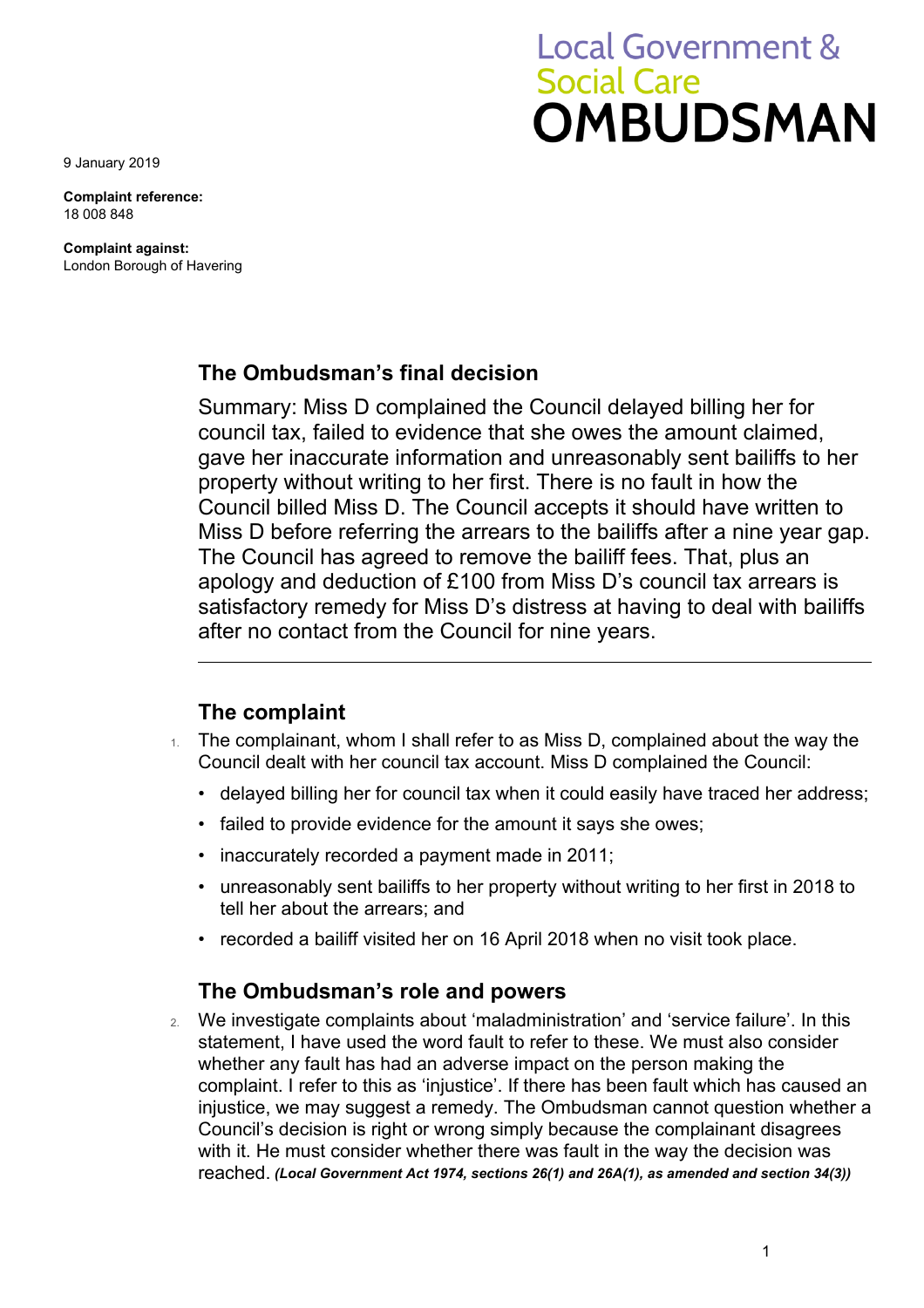our investigation and issue a decision statement. *(Local Government Act 1974, section*  3. If we are satisfied with a Council's actions or proposed actions, we can complete *30(1B) and 34H(i), as amended)* 

# **How I considered this complaint**

- 4. As part of the investigation, I have:
	- considered the complaint and Miss D's comments;
	- • made enquiries of the Council and considered the comments and documents the Council provided;
	- considered Miss D's comments on my draft decision, along with the documentary evidence and video evidence she provided; and
	- gave the Council an opportunity to comment on my draft decision.

## **What I found**

### **Background**

 $\overline{a}$ 

- 5. On 10 March 2008 the Council issued a council tax bill for the tax year 2008/9. When Miss D did not make payment the Council issued a reminder on 21 April, a final notice on 12 May and a summons on 22 May. On 3 July the Council secured a liability order from the Magistrates Court. The Council wrote to Miss D on 7 July to give her a final opportunity to pay before bailiff action. The Council did not receive any payment and referred the debt to bailiffs. Bailiffs were unable to collect the debt. I understand Miss D left the property in around January 2009.
- at that point is to write to the person at the identified address to give them an opportunity to pay. In this case the Council did not write to Miss D and instead referred the case to bailiffs. Baliffs began contacting Miss D in March 2018. That visited Miss D's property on 16 April 2018 at 8am. Miss D provided the 6. In 2016 the Council set up a task force to address old council tax arrears. In 2017 the Council identified an address for Miss D. The Council says its usual practice has added additional costs to Miss D's account. The bailiff's record shows a bailiff Ombudsman with CCTV evidence which does not show any bailiff visit at that time on that date.
- 2009 it had billed her for the period up to that date. The Council explained what evidence. The Council offered to remove the internal bailiff fee of £42.50. 7. Miss D complained to the Council on 23 April. The Council responded on 21 May and explained what had led to the arrears. The Council referred to a payment received in 2011. The Council told Miss D it had no record of her telling it in 2009 she had left the property and that it was her responsibility to tell the Council. The Council said as it only had details of a new tenant at the property from 1 April had led it to contact Miss D. The Council told Miss D if she could prove she had made payments not credited to her account the Council would consider her
- Miss D it had asked the bailiffs to respond to her about her claim nobody visited 8. Miss D complained to the Council about its response on 23 May 2018. The Council responded on 4 June and apologised for the confusion about reference to a payment in 2011. The Council invited Miss D to provide receipts for any payments made that did not appear on the statement of account. The Council told on 16 April 2018.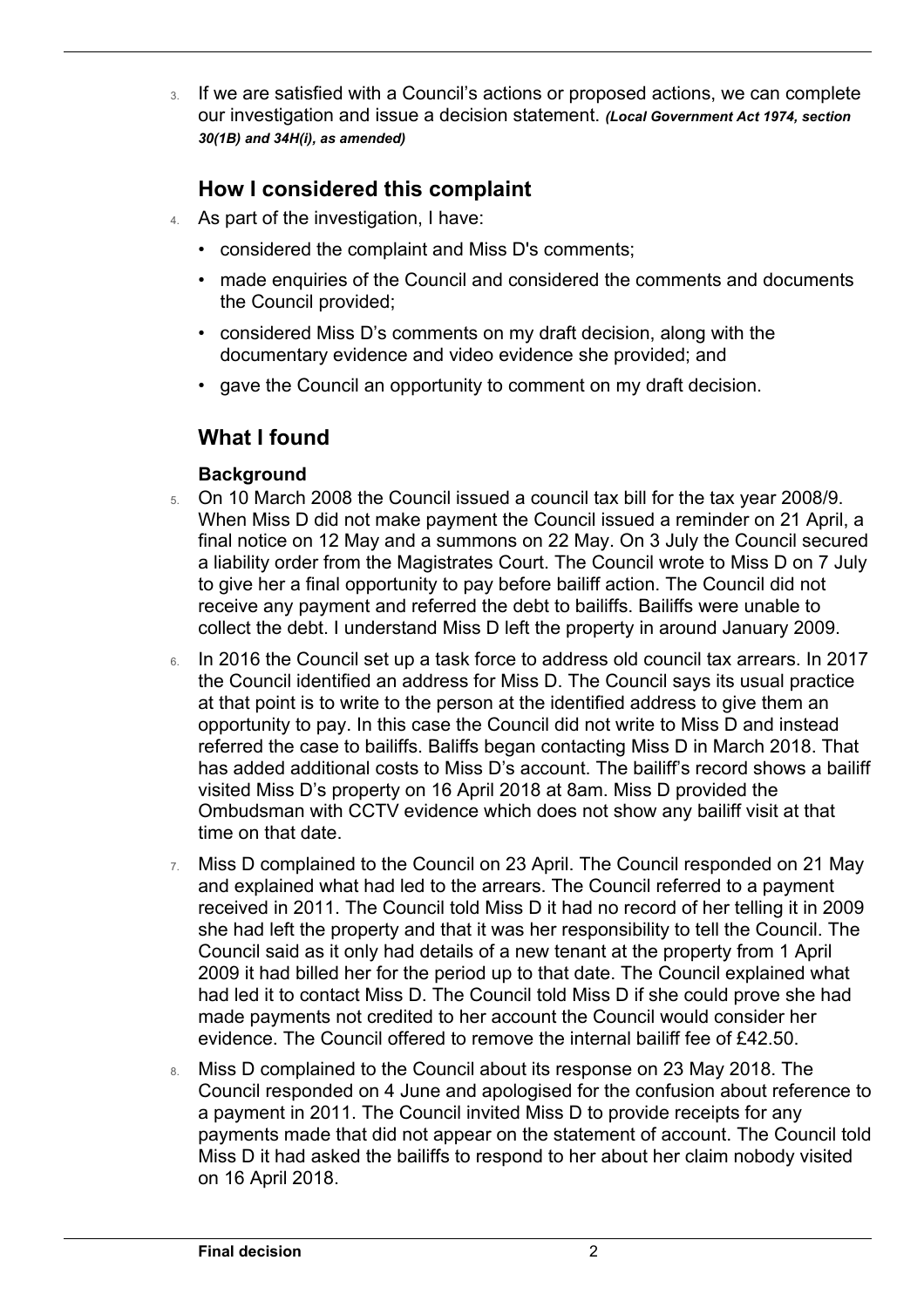9. The Council accepts its usual practice is to send a new 14 day letter when it traces a customer with arrears. The Council admits that did not take place in this case and has agreed to remove the compliance fee and enforcement fee totalling £310. The Council will then give Miss D an opportunity to set up a repayment plan for the council tax arrears.

#### **Analysis**

 $\overline{a}$ 

- because it did not have the staffing resources to pursue every council tax debt. comment on how Council allocates its resources. As there is no time restriction on 10. Miss D says the Council unreasonably delayed billing her for council tax for the period 2008/9 when she was easily traceable. I understand Miss D's concern about being contacted many years after the arrears accrued. However, there is no restriction in law on the Council recovering unpaid council tax many years after the event. Council tax is public money and the Council has a responsibility to collect it. So, failing to contact Miss D about the arrears between 2009 and 2018 is not fault. It is clear from the Council's response until 2016, when it set up a tax force to recover unpaid council tax, the Council concentrated on larger debts That explains the nine year gap in contact. It is not the Ombudsman's role to the Council recovering a council tax debt I cannot criticise it for pursuing Miss D many years after the debt occurred.
- Council says it considers it best practice to do that. The Council concedes it failed Council has apologised for not writing to Miss D before referring the debt to the clear though that having to deal with bailiffs caused Miss D distress, particularly given the passage of time. The Council has agreed to my recommendation that, in addition to removing the bailiff fees, it also pay Miss D £100 to reflect her 11. When there has been a lengthy gap in contact though the Ombudsman would expect a Council to write to a debtor when an address is identified to give the debtor a further opportunity to pay before referring the case to the bailiffs. The to do that in this case and instead passed the debt directly to the bailiffs. The bailiffs. The Council has also agreed to take back the liability order from the bailiffs and give Miss D an opportunity to repay the debt. I welcome that offer. It is distress at being contacted by bailiffs. I am happy for the Council to deduct that £100 from the council tax Miss D owes.
- 2009 I am satisfied Miss D should have known of the outstanding arrears. Unless Miss D can provide evidence to the Council she paid the 2008/9 council tax due I 12. In reaching that view I am aware Miss D believes she does not have any outstanding arrears for 2008/9. I am satisfied though the Council has provided evidence to show it issued a reminder, final notice and summons for the 2008/9 council tax account before the Council secured a liability order in July 2008. As I understand Miss D did not move out of the property in question until February cannot criticise the Council for seeking to recover it.
- 13. Miss D also says she left the property in question before the end of the council tax year and is therefore not liable for the entire year. Miss D says she told her landlord and utility companies and believes she also told the Council when she left the property. There is no evidence Miss D told the Council of her leaving date. I therefore have no grounds to criticise the Council for seeking recovery of the unpaid council tax.
- 14. Miss D says the Council allocated a payment of £900 received in 2011 to a bill outstanding in 2006/7. However, as I understand it, the £900 payment relates to payments received in 2006/7, which is a period for which Miss D has cleared her arrears. I understand the communication Miss D received about the payment